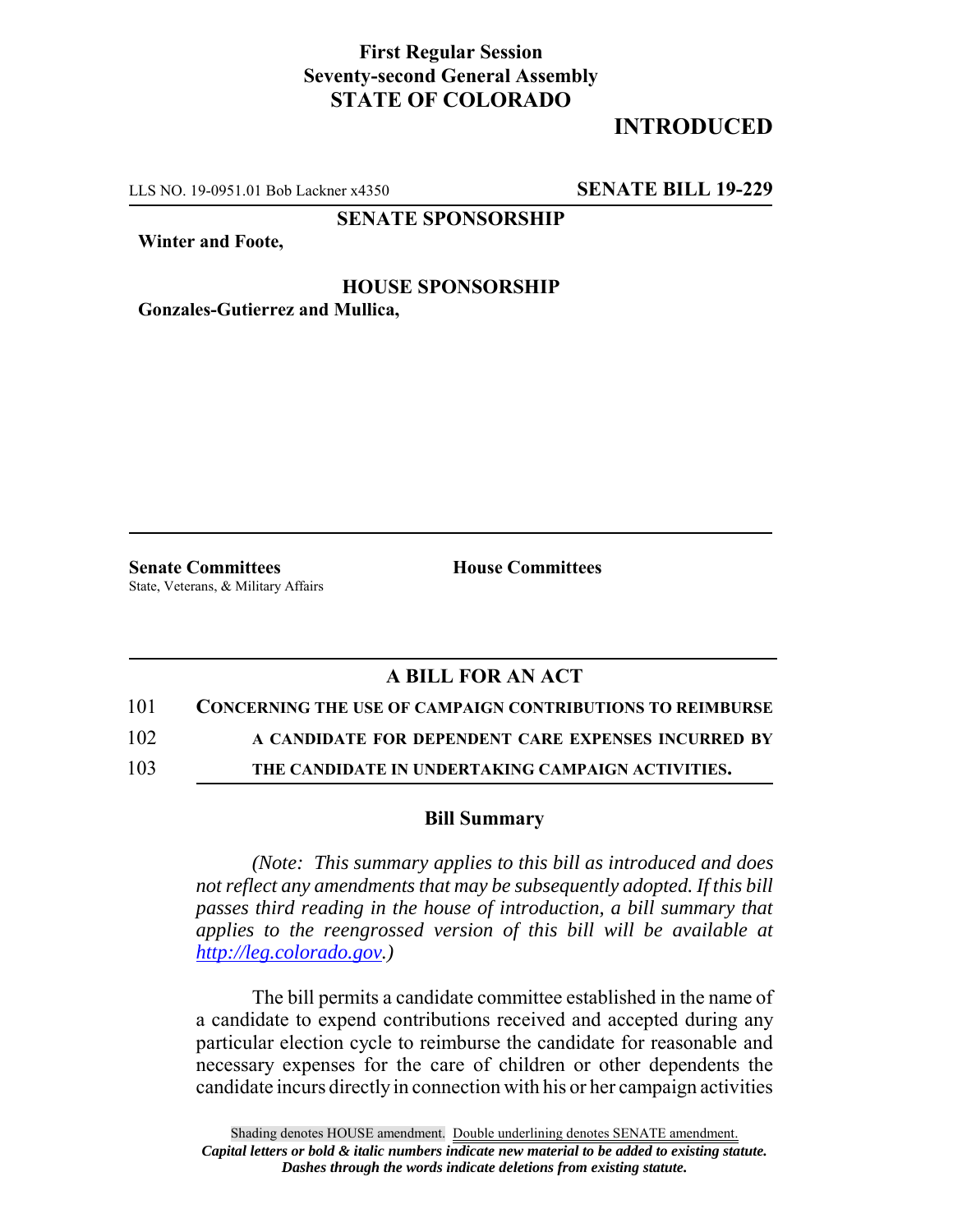during the election cycle. The candidate committee is required to disclose these expenditures in the same manner as any other expenditures the committee is required to disclose.

The bill also makes a conforming amendment.

 *Be it enacted by the General Assembly of the State of Colorado:* **SECTION 1.** In Colorado Revised Statutes, 1-45-103.7, **add** (6.5) as follows: **1-45-103.7. Contribution limits - treatment of independent expenditure committees - contributions from limited liability companies - voter instructions on spending limits - definitions.** (6.5) NOTWITHSTANDING ANY OTHER PROVISION OF LAW, A CANDIDATE COMMITTEE ESTABLISHED IN THE NAME OF A CANDIDATE MAY EXPEND CONTRIBUTIONS RECEIVED AND ACCEPTED BY THE COMMITTEE DURING ANY PARTICULAR ELECTION CYCLE TO REIMBURSE THE CANDIDATE FOR REASONABLE AND NECESSARY EXPENSES FOR THE CARE OF CHILDREN OR OTHER DEPENDENTS THE CANDIDATE INCURS DIRECTLY IN CONNECTION WITH THE CANDIDATE'S CAMPAIGN ACTIVITIES DURING THE ELECTION CYCLE.THE CANDIDATE COMMITTEE SHALL DISCLOSE THE EXPENDITURES IN THE SAME MANNER AS ANY OTHER EXPENDITURES THE COMMITTEE IS REQUIRED TO DISCLOSE UNDER SECTION 1-45-108 (1)(a)(I). **SECTION 2.** In Colorado Revised Statutes, 1-45-106, **amend**  $(1)(a)(II)$  as follows: **1-45-106. Unexpended campaign contributions.** 20 (1) (a) (II) EXCEPT AS AUTHORIZED BY SECTION 1-45-103.7 (6.5), in no event shall contributions to a candidate committee be used for personal purposes not reasonably related to supporting the election of the candidate.